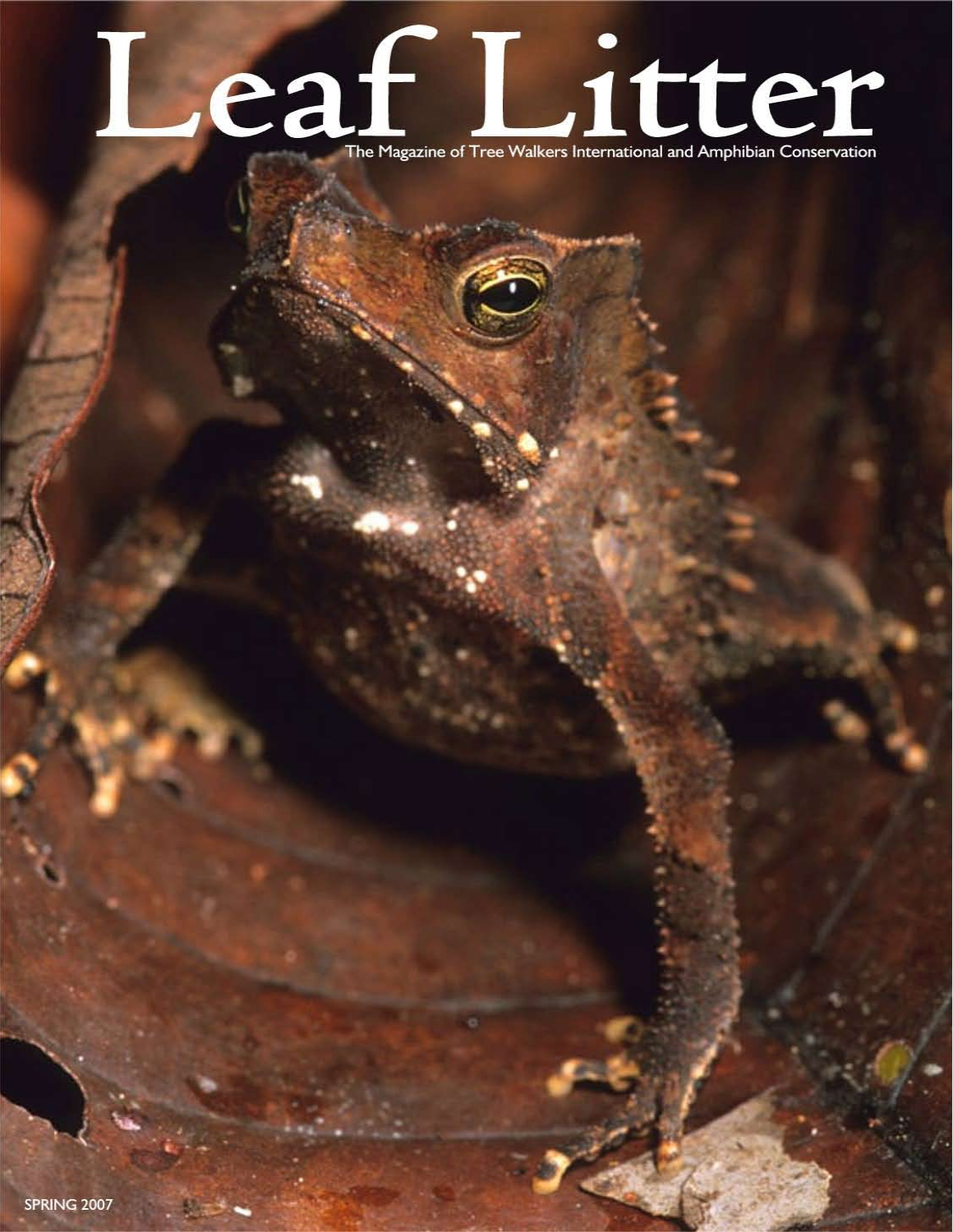## Director's Welcome

# Leaf Litter

The Magazine of Tree Walkers International

RON SKYLSTAD Editor

ED KOWALSKI NATHANIEL PAULL Assistant Editors

MARCOS OSORNO Executive Director

BRENT L. BROCK Program Director

#### MISSION STATEMENT

Tree Walkers International supports the protection, conservation, and restoration of wild amphibian populations through hands-on action both locally and internationally.

We foster personal relationships between people and nature by providing opportunities for citizens of all ages to become directly involved in global amphibian conservation.

Through this involvement, our volunteers become part of a growing and passionate advocacy for the protection and restoration of wild amphibian populations and the environment on which they depend.



Vol. 1, Number 1 Spring 2007



A 500–Year Plan

What if we were to plan not for just the next year, but were looking at amphibian conservation for the next 500 years? If we look at the natural state of the world of 500 years ago and compare it with today, we have reason to be both optimistic and pessimistic.

It is a fascinating, exciting time for discovery in the global amphibian community. The Internet makes it possible to see the striking image of a red-headed fantasticus while next-day air delivery makes delivery of wonderful animals to our doorstep from across the world a reality. However, this interconnectedness must not cloud the real and significant challenges we face today nor give us a false sense of accomplishment or obscure the fact that, in our own backyards, amphibian habitat is often lost to development and that many of our native species are under a variety of threats.

It is our responsibility as conservationists from throughout the commercial, private, and scientific sectors to come together and, one year at a time, work toward a long term goal that meshes the interests of our diverse membership and brings us together to protect amphibians and conserve their habitats not just for now, but for millennia.

I am confident that Tree Walkers International stands at the vanguard of a holistic conservation approach that does not care if you are a zoo keeper or basement frog keeper, but instead leverages a common love for amphibians and their natural environment. While I cannot guarantee that we will be around as an organization in 2507, I look forward to working with all of you for as long as we are needed.

Sincerely,

**Marcos Osorno** Executive Director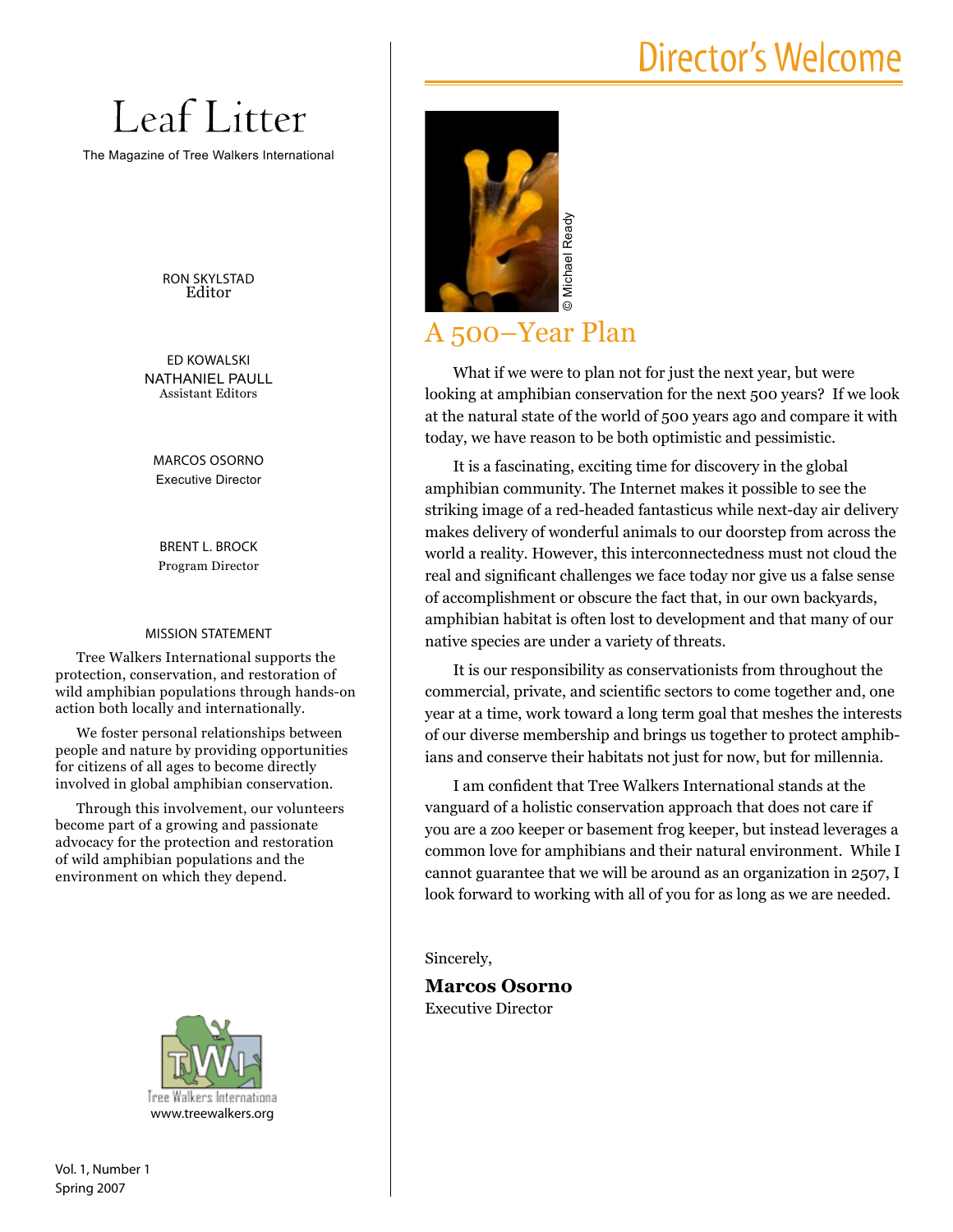## **An Attempt to Breed** *Atelopus flavescens* **by Artificial Means**

by Peter Mudde

n the summer of 1988 I received a small group of *Atelopus flavescens* through a hobbyist

friend. There were four males and a single female in the group; the entire group was from the region of Montagne Matouri in French Guyana. The group was housed in a vivarium with a floor area of 60 by 60 cm (@ 24 x 24 inches) with a sloping glass cover. The vivarium was planted with several epiphytes, which were grown in Xaxim™ (tree fern root) pots standing on stones. The available terrestrial area was restricted to the pots, the parts of stones extending out of the water and the plants that grew throughout the vivarium. Friend. Then

I used rainwater to fill the vivarium. This was sprayed through the vivarium by means of a small pump which fed two tubes one on each side of the vivarium. This way it was always very humid inside the vivarium, somewhere between 80 and 99% relative humidity. The tank was illuminated by two 15 watt fluorescent tubes, and the heat from the transformers of these fixtures was used to heat the tank. This way inside temperatures varied from 20 deg C in the night to 28 deg C in the late afternoon on normal days. Occasionally in the summer the temperature would exceed 28 C and during the winter on at least two occasions the temperature dropped to below 14 C. Neither of these extremes appeared to affect the frogs.



The frogs were fed ad libitum with fruit flies, which were dusted with minerals and vitamins of all kinds. I used a different brand every time, to get as much variation as possible (or, because I could not get the brand I had before. To be honest, the variation story is wisdom in hindsight.) During the summer the frogs were occasionally fed with a variety of other insects from meadow-sweepings. I also collected rotting leaves from beneath trees in our neighbourhood, which were placed in the vivarium in the hope that there would be small arthropods in the leaves, which the frogs could then consume.

After a year, the males became interested in the female and one crawled on her back in amplexus. (Editor's note: in captive populations of *Atelopus varius*, *A. spumarius ssp*. and A. zeteki, males will enter into amplexus with any female encountered regardless if the females is ready to breed or not. In the wild, males tend to only encounter females when the females descend to the streams to oviposit.) I had heard several horror stories about this, as the males tend to stay in amplexus until the eggs are deposited and females are very reluctant to deposit eggs. In other words, the male could stay on the back of the female forever or to be precise, until either the male or the female dies. (Editor's note: In captive populations of *Atelopus zeteki*, lesions have developed on the feet of females in amplexus that result in potentially lethal bacterial infections. The lesions are apparently due to the female either trying to get the male loose and/or carrying the weight of the male). I tried to pull the male off the back of the female but to no avail—within an hour another male had mounted the female. Another hobbyist told me he once broke an arm of a male while trying to get him off, so I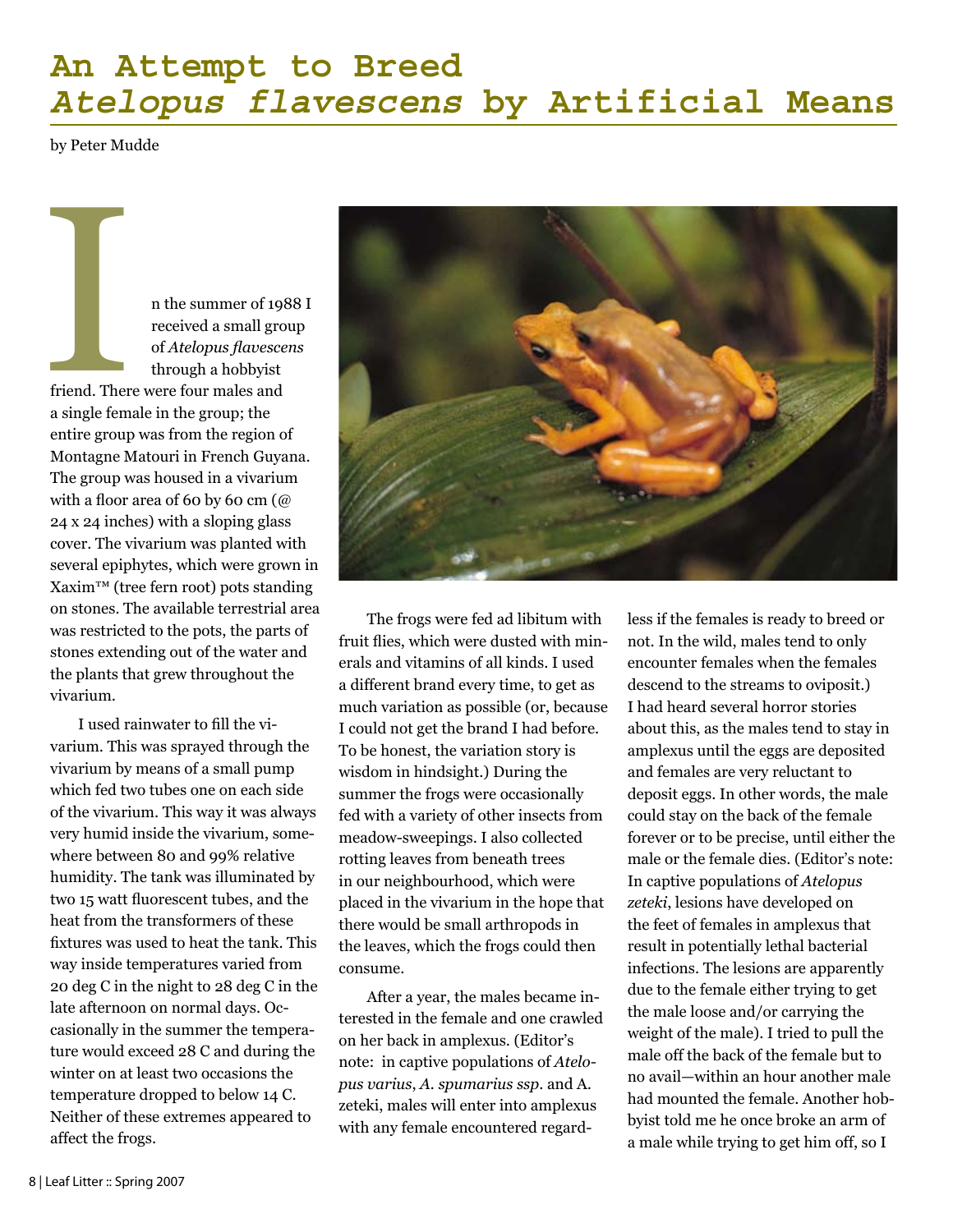left them alone and hoped for the best. For three months the male remained on the back of the female.

When I observed the pair, I could occasionally see the belly of the female where eggs were developing. This made me hopeful, but even after a month's worth of waiting there was no progress. The male became thinner and thinner and I started to fear for the health of the male, as well as the possibility that the female might reabsorb the eggs. I decided to try to induce spawning by injecting the female with hormones. I managed to get some human gonadotropine (Pregnyl™) and a very small injection needle. (Editor's note: gonadatropine used for salmon are more effective for inducing oviposition in amphibians than mammalian gonadotropins.) I am lucky enough to be married to someone whose profession is to inject substances into people, so I had no fear regarding that.

In an article on artificial breeding of *Litoria caerulea* (Meyer & Schneider 1988. Das Timing von Amfibien mit gonadotropen Hormonen am Beispiel von Litoria caerulea (White 1970) Herpetofauna (in German) 10(55) 13-16) I found a dosage used for *Litoria cearulea*, 5000 IE/animal. I calculated that my frogs were about one-hundredth of the weight (female 4 g, male 2 g,) of the *L. caerulea* and, because in *L. caerulea* a dose of 400IE did make the frogs spawn, I decide to be on the safe side and inject 50IE in the female and half that dose in the male. The injections were given under the skin of the back with as fine a needle as possible. For the frogs this is quite invasive as the needles cause relatively large holes that do not heal immediately. I refrained from injecting into a leg as I thought any movement might press the injected fluid out. (Editor's note: depending on the quantity, it is possible to give injections into the legs without issue.

Also, the injection of hormones can be injected into the coelemic cavity.) The first injections produced no results. A week later, a second attempt was made with a tenfold dose. Both the male and female were injected (again under the skin of the back) with 500 IE of gonadotropin. This produced the desired results: the next morning there were white eggs all over (and under) the submerged parts of the tank (stones, twigs…everywhere). I estimated a total of 250-300 eggs. (Editor's note: In *A. zeteki* and *A. varius*, oviposition occurs under stones and other debris. In captivity this can be supplied through the use of deep water and upside down clay pots with access holes provided for the frogs.)

The eggs were removed from the vivarium to previously prepared small aquaria I had ready, each with an air stone powered by an air pump to provide constantly moving water (which was demineralised). After four days a single egg showed signs of development. In other eggs a small change in size indicated development. After nine days the first tadpole left the egg-capsule and a week later the last tadpole hatched, resulting in a total of fifteen larvae.

The water temperature in the tank was maintained between 21 and 23 C˚ (Editor's note: in *A. zeteki*  and *A. varius*, keeping the tadpoles below 21.1 C results in the tadpoles not feeding well and wasting away). The larvae were fed with Liquifry, algae (grown in an aquarium on a stone which was then placed in the tank), Spirulina powder and yeast. The tadpoles seemed to primarily consume the debris that gathered in the corners of the aquaria where the movement of the water was the least. Yeast resulted in no success and the larvae avoided it as much as possible. (Editor's note: Tadpoles of *A. zeteki* and *A. varius*  can be reared on an artificial diet of

commercial fish foods that have been ground to a fine powder, mixed with water and offered as a paste smeared on rocks.) The water was changed and uneaten food was removed four times a week from one tank, once a week from another. In the end, the intervals in water changes didn't seem to be of much importance.

In three weeks time, a few larvae had grown to about twice the size of the eggs. A few larvae seemed to just disappear from within the tanks. After eight weeks I had nine left, three of which were slightly larger than the others. From that point on, growth ceased in all the larvae. Four weeks later all larvae were gone except one. It survived two more weeks before dying. It was stored on alcohol and studied. It had reached something between Gosner stage 26 and 30. As far as I could observe there were no differences from the larvae-description by Lescure. The last larvae is in the Zoological Museum of Amsterdam (now Leiden, I suppose)

This story is a bit like that of Mebbs (1980) in that his larvae also stopped growing around the same stage. The few successful results in breeding *Atelopus* I have seen were all single larvae reared in a relatively large volume of water. I think growthinhibiting factors in the larvae's' own excrement are the cause of the problem. These have been found to influence development in toads like *Bufo bufo*, and larvae used to a constant flow of clean water might be much more susceptible to such factors. (Editor's note: Tadpoles of *A. zeteki* and *A. varius* have been raised successfully communally in 208.2 liter aquariums.)